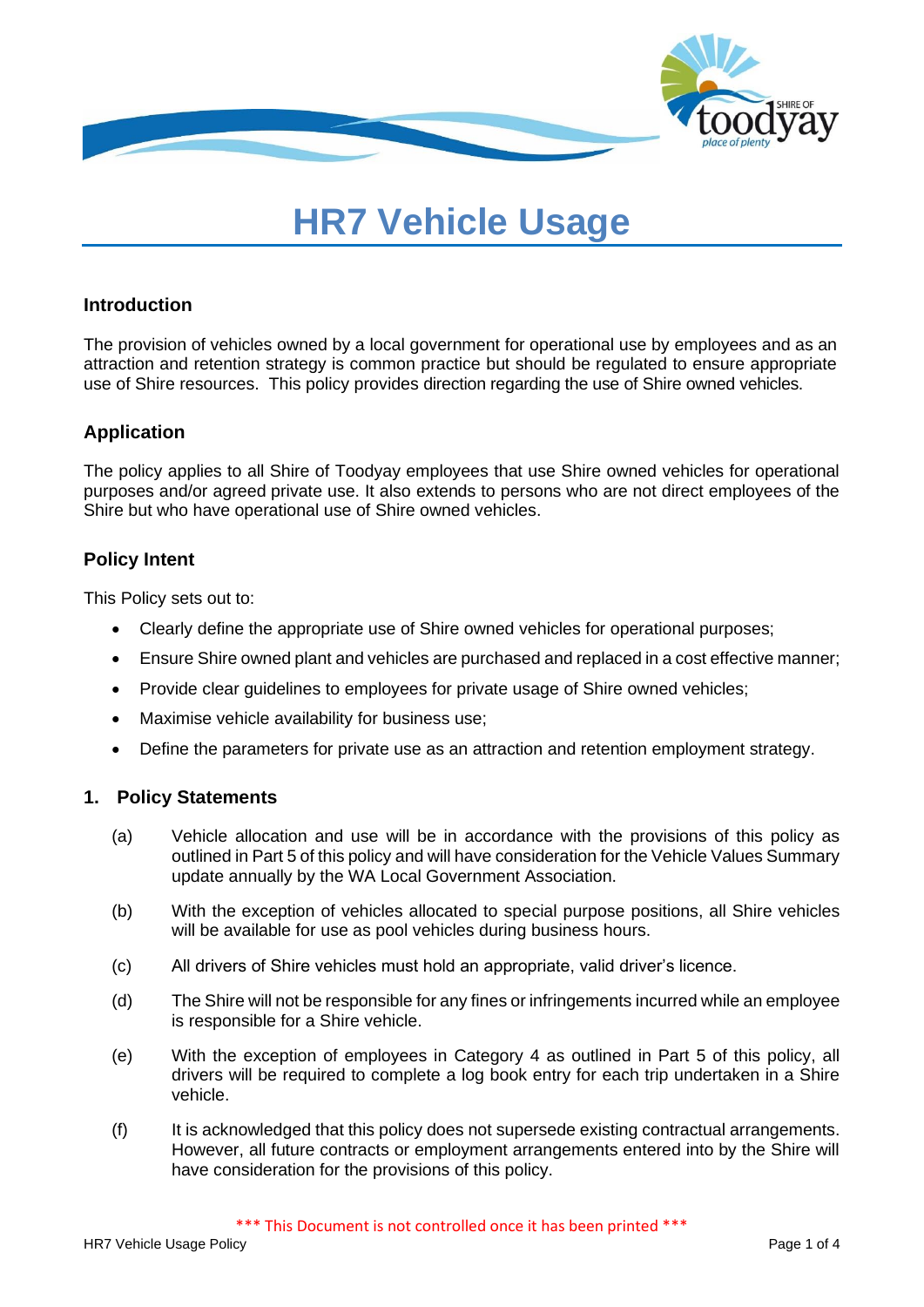# **2. Vehicle Allocations and Usage**

| <b>CATEGORIES</b>                                      | <b>VEHICLE TYPE /</b><br><b>COLOUR</b>                                                             | <b>CONDITIONS OF USE</b>                                                                                                                                                                                                                                                                                                                                                                                                                                    |
|--------------------------------------------------------|----------------------------------------------------------------------------------------------------|-------------------------------------------------------------------------------------------------------------------------------------------------------------------------------------------------------------------------------------------------------------------------------------------------------------------------------------------------------------------------------------------------------------------------------------------------------------|
| <b>Category 1</b><br><b>Officers</b>                   | Type: Base model small<br>sedan, SUV or vehicle to<br>meet operational needs<br>Colour: White      | Commuter Use:<br>Approved travel to and from the employee's place of<br>employment and home.<br>Travel other than commuter use requires approval of the CEO<br>$\bullet$<br>and operational cost to be the responsibility of the employee.<br>Commuter Use excludes the following:<br>Transportation of members of the public other than for official<br>purposes;<br>Visits to private or other non-work related locations, unless on<br>the direct route. |
| <b>Category 2</b><br>Officers and<br>Supervisors       | Type: Base model small<br>sedan, SUV or vehicle to<br>meet operational needs.<br>Colour: White     | <b>Restricted Private Use.</b><br>Approved travel within the Shire of Toodyay boundaries.<br>$\bullet$<br>Travel outside of the Shire of Toodyay requires approval from<br>$\bullet$<br>the CEO and operating costs to be the responsibility of the<br>employee.                                                                                                                                                                                            |
| <b>Category 3</b><br>Senior Officers and<br>Managers   | Type: Base model<br>medium sedan, SUV or<br>vehicle to meet<br>operational needs.<br>Colour: White | Restricted Private Use.<br>Approved travel within 150km radius of the Administration<br>$\bullet$<br>Office - Shire of Toodyay.<br>Travel outside the 150km radius of the Administration Office -<br>$\bullet$<br>Shire of Toodyay, requires approval from the CEO and<br>operating costs to be the responsibility of the employee.                                                                                                                         |
| <b>Category 4</b><br><b>CEO</b> and Senior<br>Managers | Type: Large Sedan, 4x4,<br>SUV or Station Wagon<br>Colour: Any non-vibrant                         | Unrestricted Private Use.<br>Approved travel below the 26 <sup>th</sup> Parallel in Western Australia.<br>Travel above the 26 <sup>th</sup> Parallel in Western Australia requires<br>$\bullet$<br>approval by the CEO and operating costs to be the<br>responsibility of the employee<br>Travel outside of Western Australia subject to Council<br>approval.                                                                                               |

# **3. Authorised Drivers**

The person/position to whom the vehicle is allocated shall be the designated driver. The following persons holding an appropriate driver's licence shall be authorised to drive Shire owned vehicles allocated for private use:

- (a) Any councillor or employee other than the designated driver engaged in local government business and with the prior knowledge of the CEO;
- (b) Any other person authorised in writing by the CEO;
- (c) Any other person provided the designated driver is physically present in the vehicle.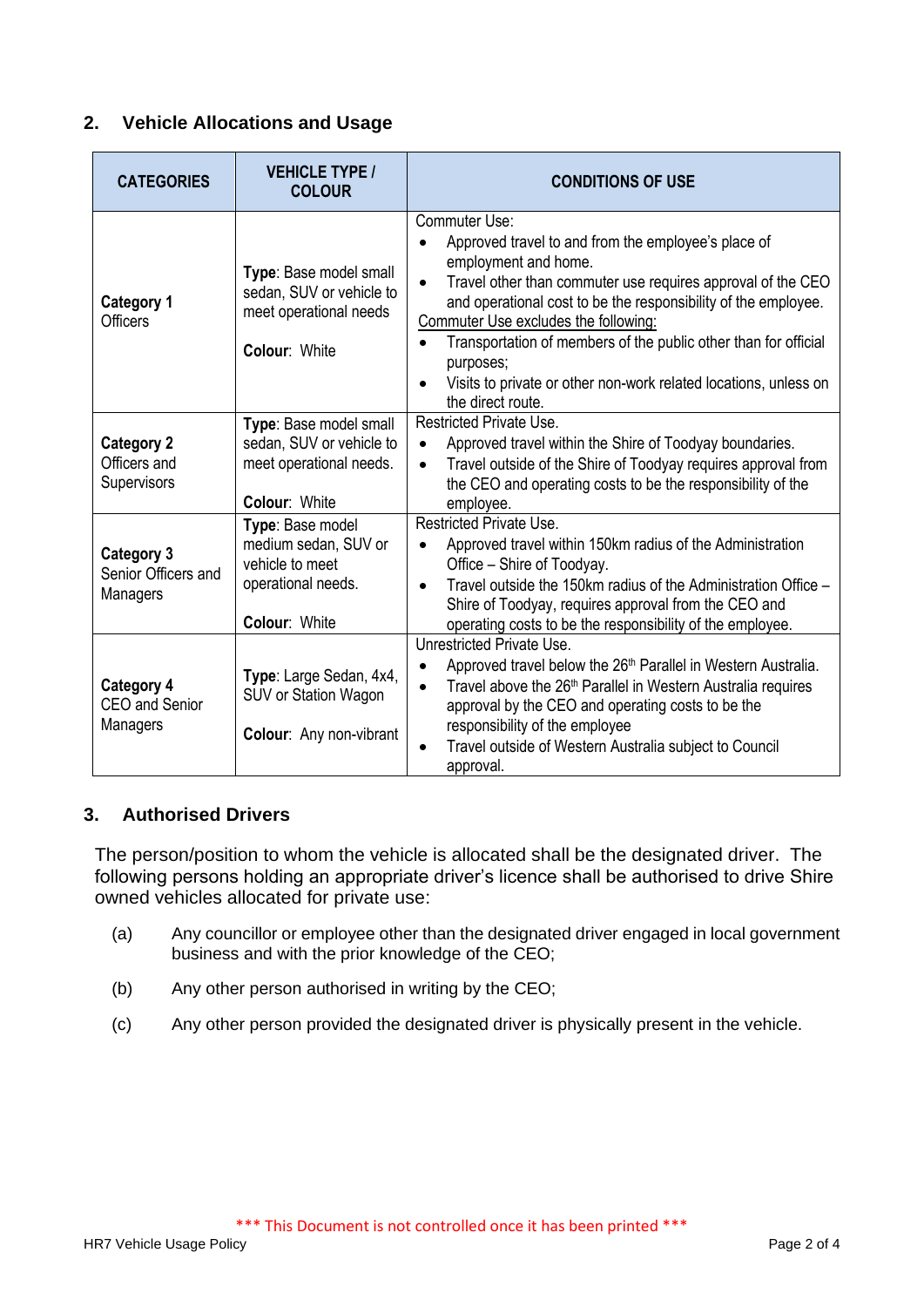## **4. Shire Obligations**

- (a) The Shire shall be financially responsible for the running costs (except as provided for below), maintenance and servicing of the vehicle.
- (b) All vehicles will be comprehensively insured by the Shire.
- (c) The Shire will be responsible for all Fringe Benefits Tax liabilities in relation to private use of Shire owned vehicles.
- (d) The Shire will be responsible for renewal of Shire owned vehicles in accordance with the Shire's Light Fleet Replacement Policy, Asset Management Plans and budgetary constraints.
- (e) The Shire will provide procedures approved by the CEO to guide operational matters relating to vehicle usage.

## **5. Employee Obligations**

- (a) Employees with an assigned vehicle will be responsible for the proper care and safekeeping of the vehicle including regular cleaning and checking normal running items such as fuel, oil, battery, radiator and tyre pressure between scheduled servicing.
- (b) Employees will be responsible for all fuel and running costs during periods of leave.
- (c) Employees must ensure that the vehicle allocated to them is used appropriately at all times in accordance with all road traffic laws and other legal statutes.
- (d) Any damage to the vehicle when it is deemed that the vehicle was used inappropriately will be at the cost of the employee.
- (e) Employees must immediately report any damage to the vehicle to their immediate supervisor.
- (f) Where an employee, or person authorised by the employee, is involved in an accident whilst on private use and subsequently convicted of an offense, the local government reserves the right to recover any expenses incurred as a direct result of that accident.
- (g) Employees must abide by all procedures relating to vehicle usage as approved by the CEO.
- (h) All employees are responsible for reading this policy prior to operating a Local Government Vehicle.

#### **6. Suspension of Vehicle Usage**

Eligibility for use of a vehicle may be suspended or terminated at the discretion of the CEO if the employee:

- (a) is convicted of a serious driving offence;
- (b) is judged to have incurred excessive insurance claims;
- (c) has not maintained the vehicle in a suitable manner; or
- (d) has breached any of the terms and conditions of this Policy.